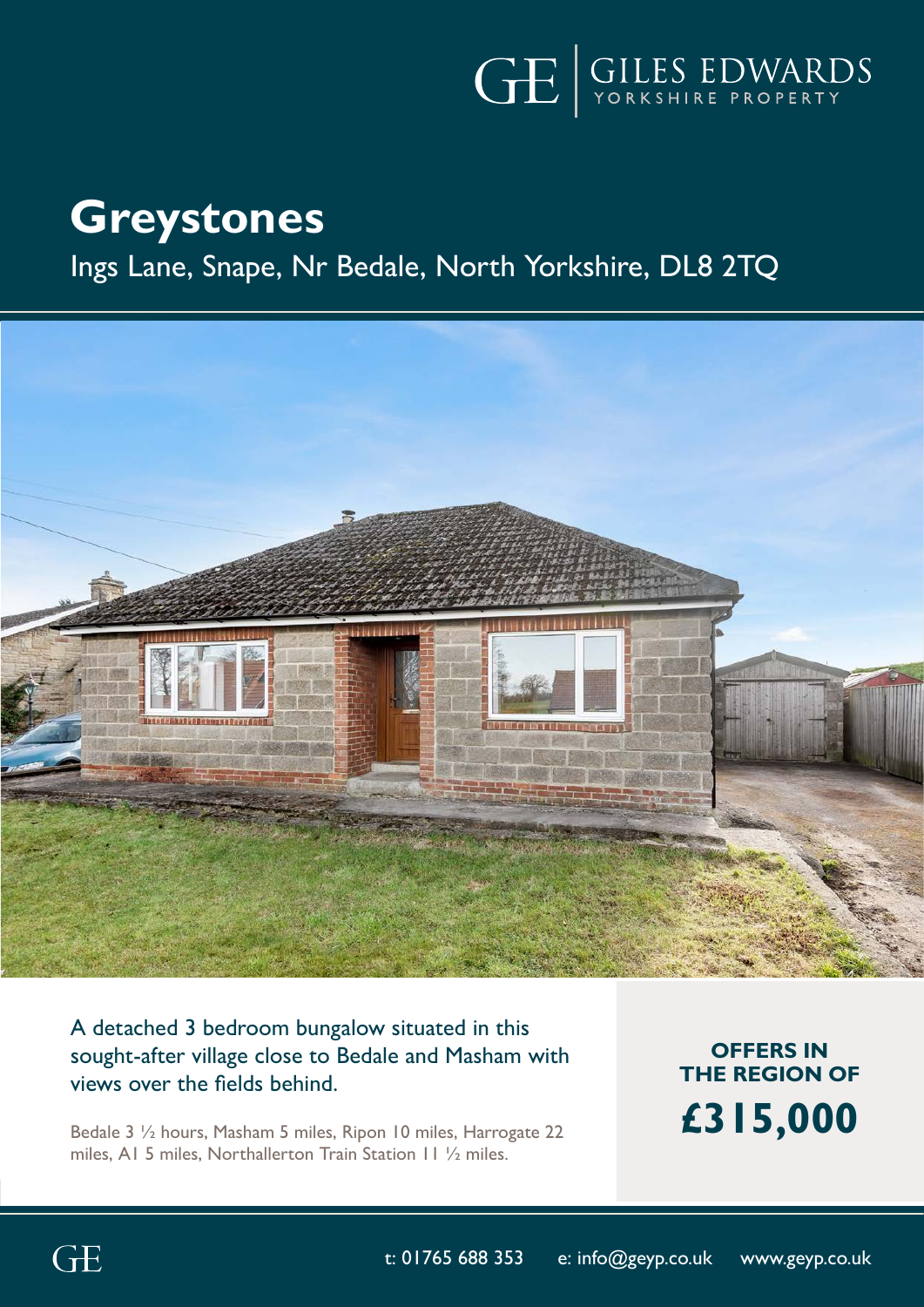

Greystones accommodation: - Sitting room, kitchen, 3 bedrooms and a family bathroom. Garden, garage,2 store sheds and off-street parking.

# The Property

Steps lead up to the front door and into the hallway. The sitting room leads off the hall and has an open fireplace with a log burner in situ. The room has dual aspect with views over the front garden and to the side. The kitchen is at the rear of the property and has a good range of base and eyelevel units with ample work surfaces with a stainless-steel sink unit, electric hob unit with a double electric oven below and extractor fan above. There is an integrated dishwasher and fridge/freezer. Views are over the rear garden and there is a door leading to a boot room which in turn has a door leading to the garden. There are 3 bedrooms and a family bathroom with a panel enclosed bath, wash hand basin, low level WC and tiled walls with a vanity unit.

## **Outside**

The gardens are to the front and rear of the house and are laid mainly to lawn. there is a path leading to the front door at the front and a driveway leading to the garage and providing off street parking. Behind the garage there is a store and further outbuilding. The rear garden is laid to lawn with vegetable borders and views over the field at the rear.

## Location

Greystones is situated near the end of Ings Lane at the Eastern end of the village overlooking the fields at the rear. The village of Snape is highly sought after and is home to Carrick's fine food shop specialising in fresh fish and vegetables as well as the excellent Castle Arms Inn. Snape Castle was built in 1430 and has been the home to many historical people of note including Catherine Parr who was the last wife of King Henry VIII and so Queen of England from 1543 until 1547. There is also the Snape Community Primary school in the hear t of the village and the delightful Thorpe Perrow Arboretum just outside the village. The Market towns of Masham and Bedale are close by with a good range of shops to provide for everyday needs as well as a number of good pubs, restaurants, garages, banks, with an excellent doctors' surgery in Masham.

The A1 is approximately 5 miles away allowing for access to the major towns and businesses of the North East. The railway station at Northallerton is approximately 11 ½ miles away and provides excellent access to the National Rail Network with direct links to London Kings Cross and Edinburgh.

The racecourses of Ripon, Thirsk, Catterick and York are all within easy distance and the countryside around Snape offers delightful riding and walking opportunities and has many local attractions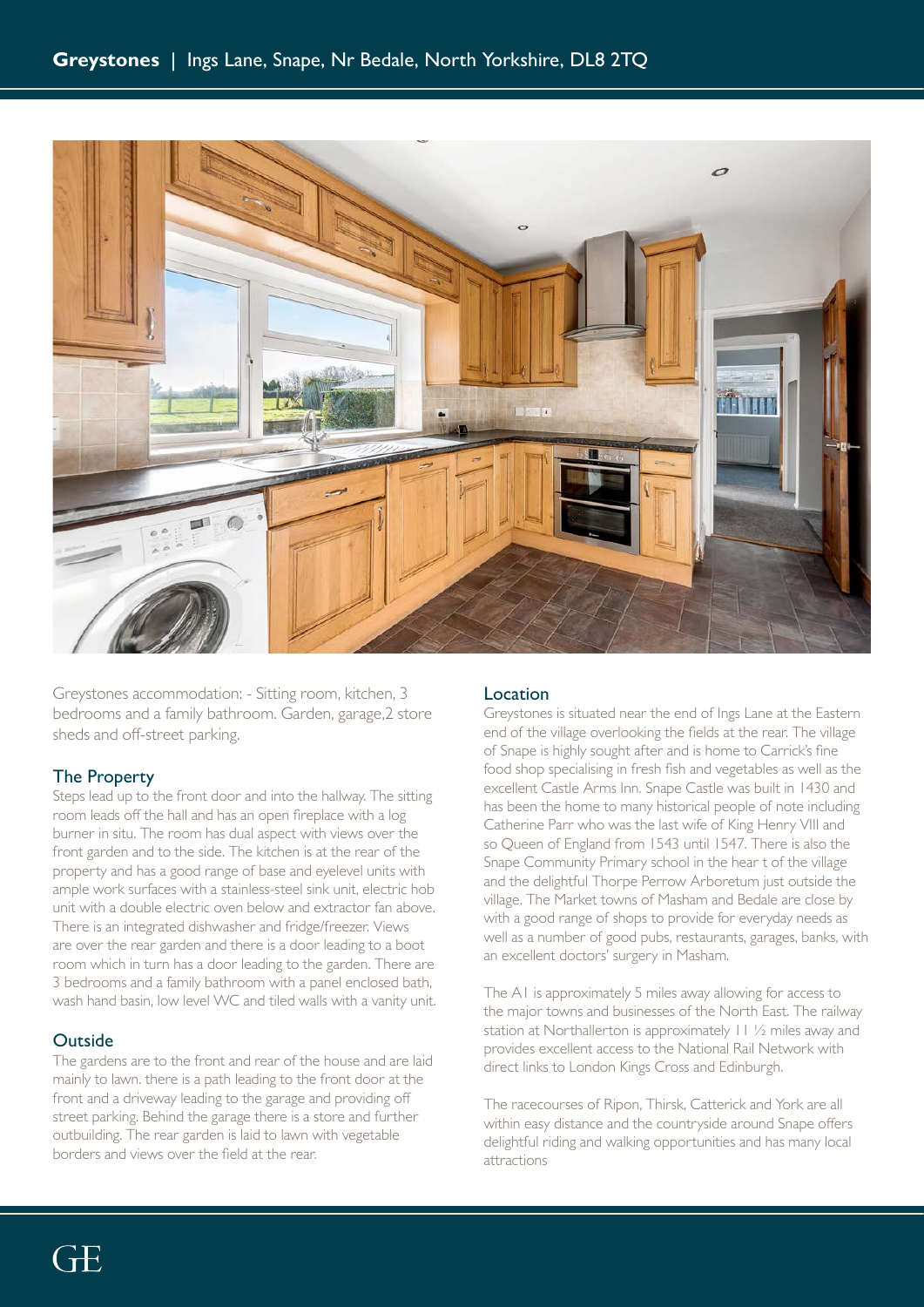







# FLOORPLANS

Ground Floor





t: 01765 688 353 e: info@geyp.co.uk www.geyp.co.uk